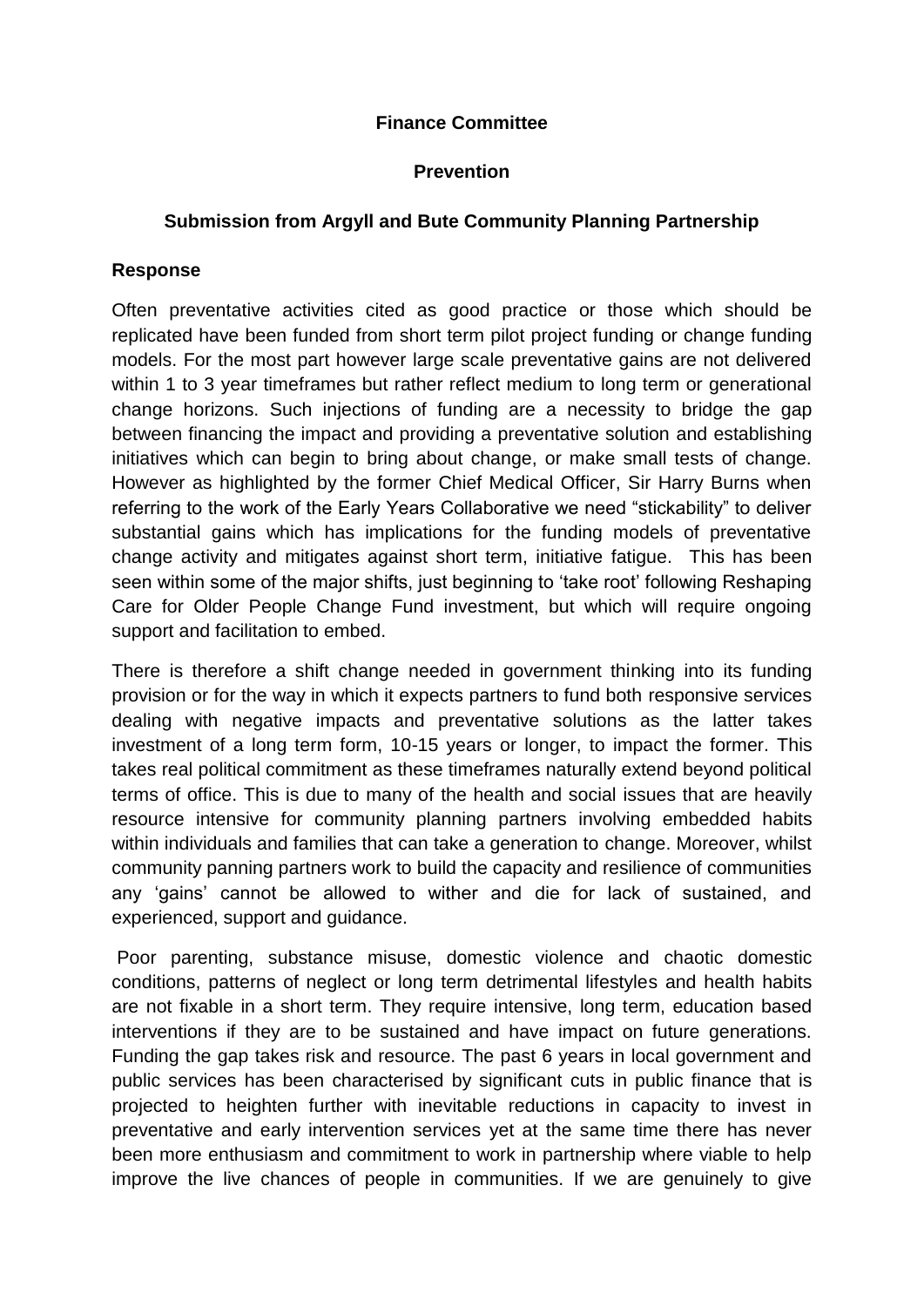influence and voice to all our communities, of place, interest and identity then these collective voices, particularly for those less able, socially excluded and harder to reach, then there has to be sufficient resourcing to the enabling factors which encourage and allow communities to flourish; not one, not twice, but for the longer term.

Within Argyll and Bute CPP we have witnessed diminishing resources for all of our partners and each is faced with making further cuts of substantial measure over the short to medium term. There has never been a more important time to protect the most vulnerable within communities and prevent large costs downstream or cost shunting from one partner to another.

Within this response there are examples of excellent work that our partnership undertakes on prevention and work that we are continuing to develop. This shows that preventative work is live and is significant within the area in its breadth, especially in relation to early years.

Prevention also takes many forms and is evidenced with robust examples across Argyll for each generation, and a range of circumstances. We can point to preventing re-admission or admission to hospital, we can demonstrate (using SPARRA indicators) prevention of admission to care and residential homes This is almost uniquely a result of the Reshaping Care for Older People Change Fund which produced a range of initiatives; neither our Health nor social care services can bring about real shift in circumstance alone – nor can they be expected to fund all the preventative work which came about during the Change Fund period. Much was mainstreamed through disinvestment, but to achieve the disinvestment required with four years and make shifts sustainable in their entirety is unrealistic.

Prevention can mean many things in different contexts; it can be everything from regular resurfacing of roads to prevent road accidents, to early support for children identified as vulnerable to protect against any future harm. The national community planning group advised earlier in 2015 that it would be looking at how best to define prevention. This would be welcomed by the Community Planning Partnership as this will enable strong focus and reporting and we are confident that a focus on what is meant by prevention will bring to the attention of the Scottish Government the amount of projects and positive impacts taking place. It will also better define gaps for partners to develop solutions around.

We have excellent upstream preventative activity that is truly embedded in our daily partnership working. Examples are listed below and fuller detail on each of these examples can be found at the end of this document.

- The Argyll and Bute Family Pathway and Developmental Milestone Toolkit
- Alternative to Care Project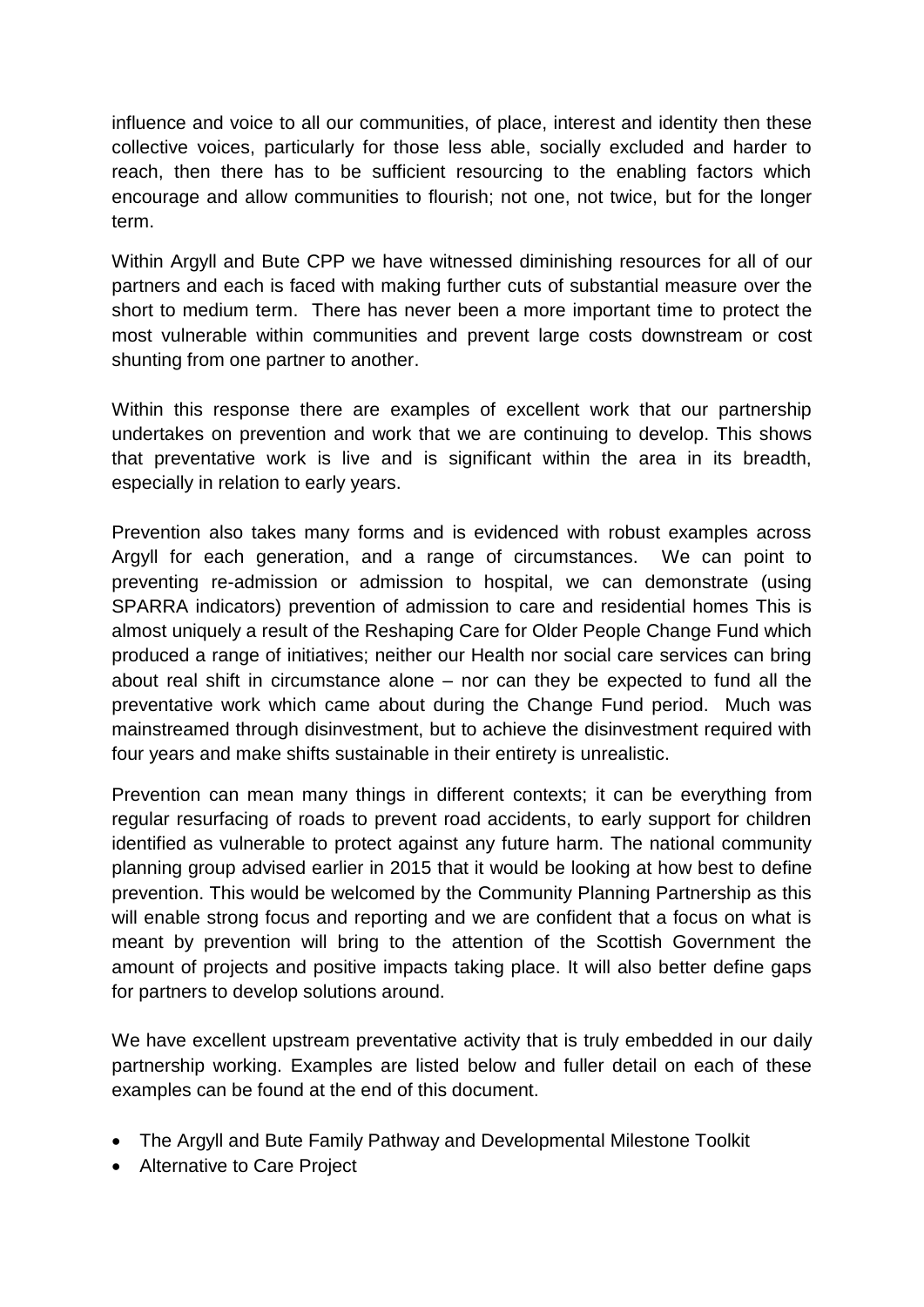- MacMillan Cancer Care in Libraries
- Prevention of Homelessness incorporating the Empty Homes Initiative
- Early and Effective Intervention (EEI) service
- Argyll Active
- The roll out of parenting support programmes such as the Psychology of **Parenting**
- Delivery of "Roots of Empathy" across primary schools

We also continue to explore new preventative projects such as

- New Throughcare and Aftercare Services for former looked after young people
- The development of intermediary care services
- Community resilience work with older people demonstrates prevention of hospital and care home admissions; whilst the Grey Matters groups have won national recognition for the work in enabling influence, choice, and co-production of services. Quote from Brendan O'Hara MP, 'any politician would be stupid to ignore this group'
- The emerging work to address poor body image with young people and challenge negative eating behaviours, bullying and low confidence.

We consider our grassroots work with communities as preventative work. The outcomes of social cohesiveness, confidence and empowerment which grow through our programme of engaged work with communities builds sustainable groups, enhances lives and increases economic vibrancy of communities. This prevents mental health issues, decline of community assets and lack of investment. Our concentrated work with young people and elderly people undertaken in partnership across council, fire, third sector, police and NHS has a myriad of preventative outcomes from preventing trips and falls to preventing anti-social behaviour. We monitor these through our dedicated partnership forums and the SOA.

In collaboration with others, the Third Sector Interface (TSI) has produced this picture of prevention in the context of older people as a logic model, attached for reference.

There is a coordinated strategic planning landscape that is genuinely multi agency and linked to the 6 key outcomes embedded into the SOA. It would not be the intention to present a list of such strategic planning documents which range from health improvement/ promotions; integrated children's' services plan; health and social care strategic plan; etc through to strategic housing investment plan; fuel poverty; and many others besides.

We have provided answers to the questions below: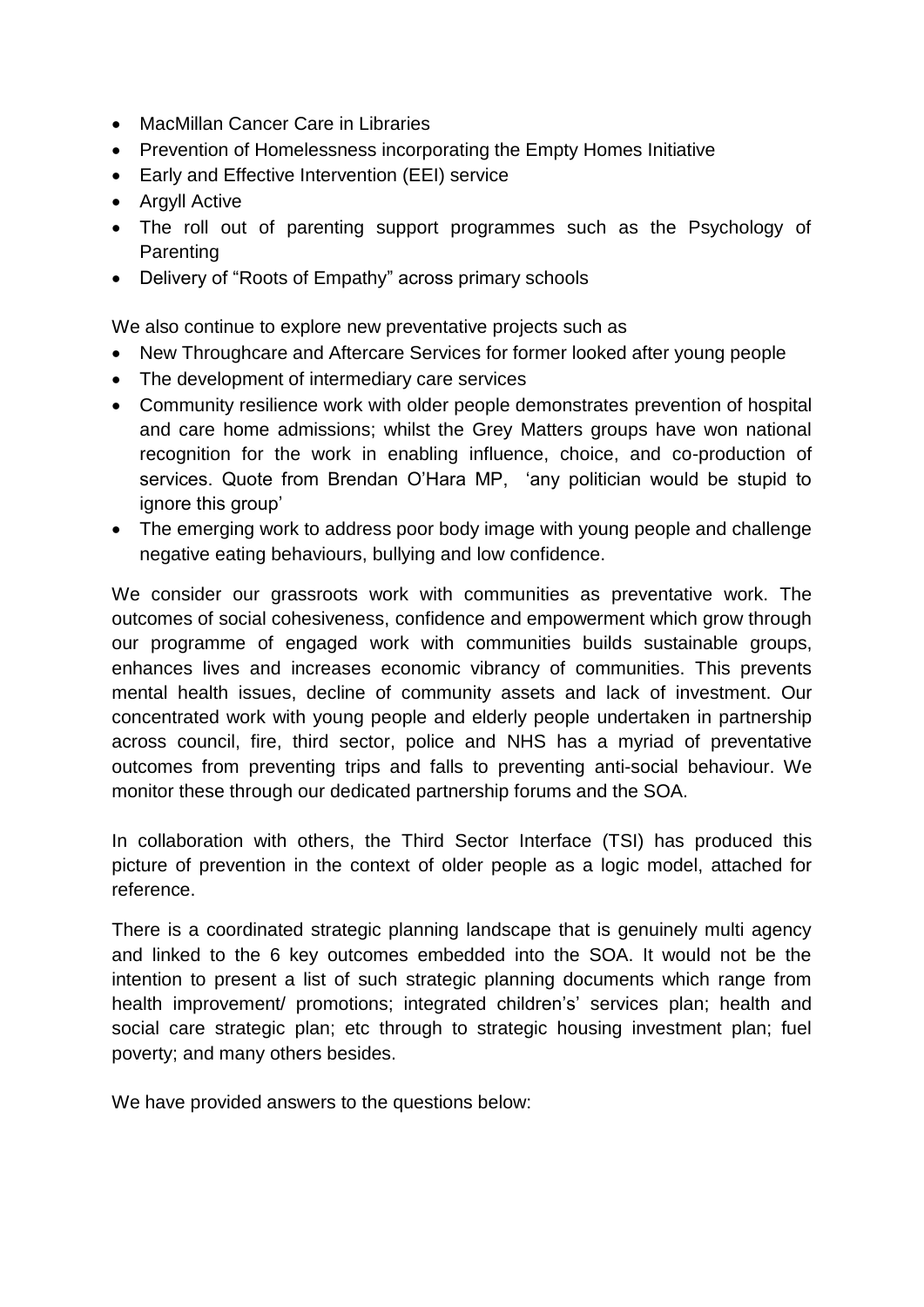# **Why has the progress of reform proposed by the Christie Commission been so slow?**

Prevention requires generational change and short term focussed initiatives and support funding is unlikely to deliver sustained, high impact change. Such change needs also to be supported by formal disinvestment plans which can move resources within the system to sustain new service models until such time as efficiencies can be harvested. The focus on prevention is also taking place at a time when public sector budgets have reduced by around 20-25% over the last 6-7 years with a similar scale of reduction forecast in real terms in a shorter forthcoming period.

All community planning partners are facing similar challenges of rising demand, increasing aspirations and decreasing resources to keep pace with our ambitions. Consistently, we do more with less or same year on year and it must be acknowledged that if we empower communities, as we have, then demand will also rise in accordance with their articulated expectations. Community assets can be volunteer led, and well over 3,500 people in Argyll rise to that call, but at some point also need information, facilitation, support and development potential to be resourced if we are to truly succeed.

## **What are the main barriers to change and how do we address them in order to accelerate the rate of progress?**

Invest in long term change funding and commit to that funding over the long term until the disinvestment plans enable preventative activities to be sustained.

Support local community planning partners to resource evidenced impacts which will produce the required change; encourage collaborative and existing initiatives with sufficient time to make the shifts Christie profiled actuality. Simply responsibilising communities alone does not bring about cultural and behavioural change.

Understanding the timescale is a generational one.

## **How do we ensure that the necessary culture change and greater levels of integration takes place?**

Be clear on what is meant by prevention and what measures the Scottish Government wishes to see. A greater clarity on priorities which will be adhered to over the medium to longer term is necessary to avoid attention being drawn away to an ever increasing cycle of new initiatives. Have faith and confidence in what works and stick with it.

Integration alone cannot be a substitute for investment for the future and does not, of itself, forecast significant culture change. The process and substantial engagement has brought a wealth of comment, knowledge and lived experience from our communities which may not find resultant actions due to lack of longer term resourcing. In Argyll & Bute we have engaged and consulted with a large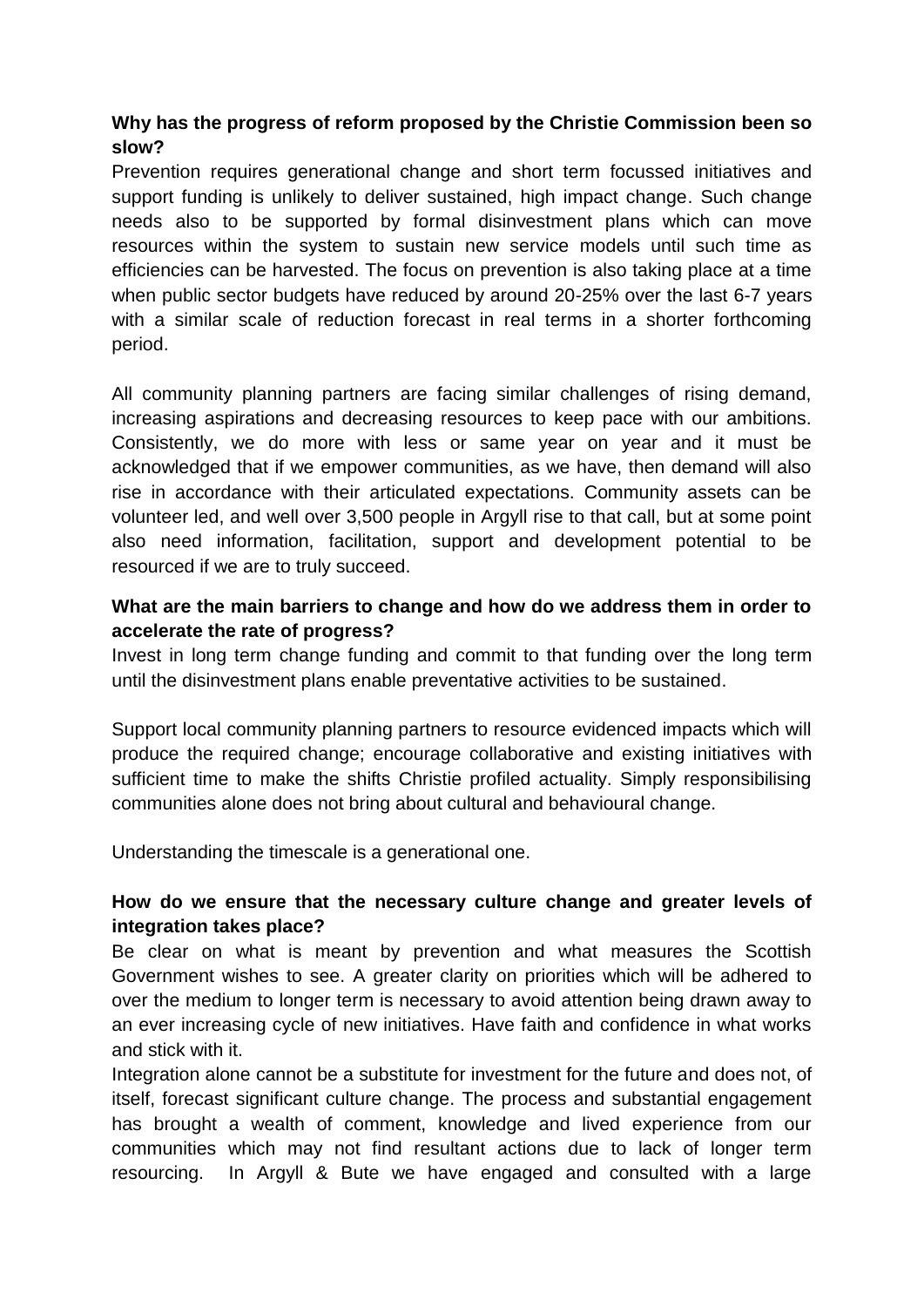percentage of our population across all sections of demography and geography, but without inward investment for, inter alias, transport and localised services could risk perceptions of failing to listen and to act.

#### **How do we create a culture of innovation?**

People are creative and will produce ideas. The role of senior political and officer leadership is crucial to give both the mandate and resources to support change – this is not without risk and there needs to be a tolerance for appropriate risk taking to make gains. Organisationally and across the partnership it is important that staff feel encouraged to bring forward ideas and empowered to take decisions that are solution focussed at the front line. It is undoubtedly much more difficult when resource constraints are in place and the quantity of people available to take forward that work is reducing.

The role of our communities in contributing ideas and solutions is also critical in unlocking the potential that exists for innovation and step change. Partnerships need to develop improved community relationships and processes for an improved dialogue with service users and communities on how they can contribute. Low level grant distribution models such as participative budgeting may get some initial low level buy in but are unlikely to generate the sustained relationship and contribution from communities that is necessary. Full blown participative budgeting which engages communities in decision making about the use of large scale core organisational budgets would be a different matter although we are some way from reaching that maturity of relationship and would need to ensure it did not adversely impact on the stickability of change programmes. We have already made progress in levels of engagement and participation but most partners are stretched in resources, and are in fact, achieving huge outcomes reliant on goodwill where paucity of resource exists. Strong remote and rural communities are vital, but the support and resourcing required is substantial.

## **What opportunities does digital technology provide in reforming the delivery of public services towards prevention?**

Digital technologies provide an immensely broader range of opportunities for people to communicate, transact and otherwise engage with the partnership using media platforms that suit them, at times it suits them and in a much more cost efficient way. There are significantly developed digital services in relation to health and social care which are already proving their contribution. However there are considerable opportunities for self service, access to/ sharing information, notification and support to be provide in digital platforms. It provides an excellent platform for learning especially through webinars. People can learn and share quickly through digital means.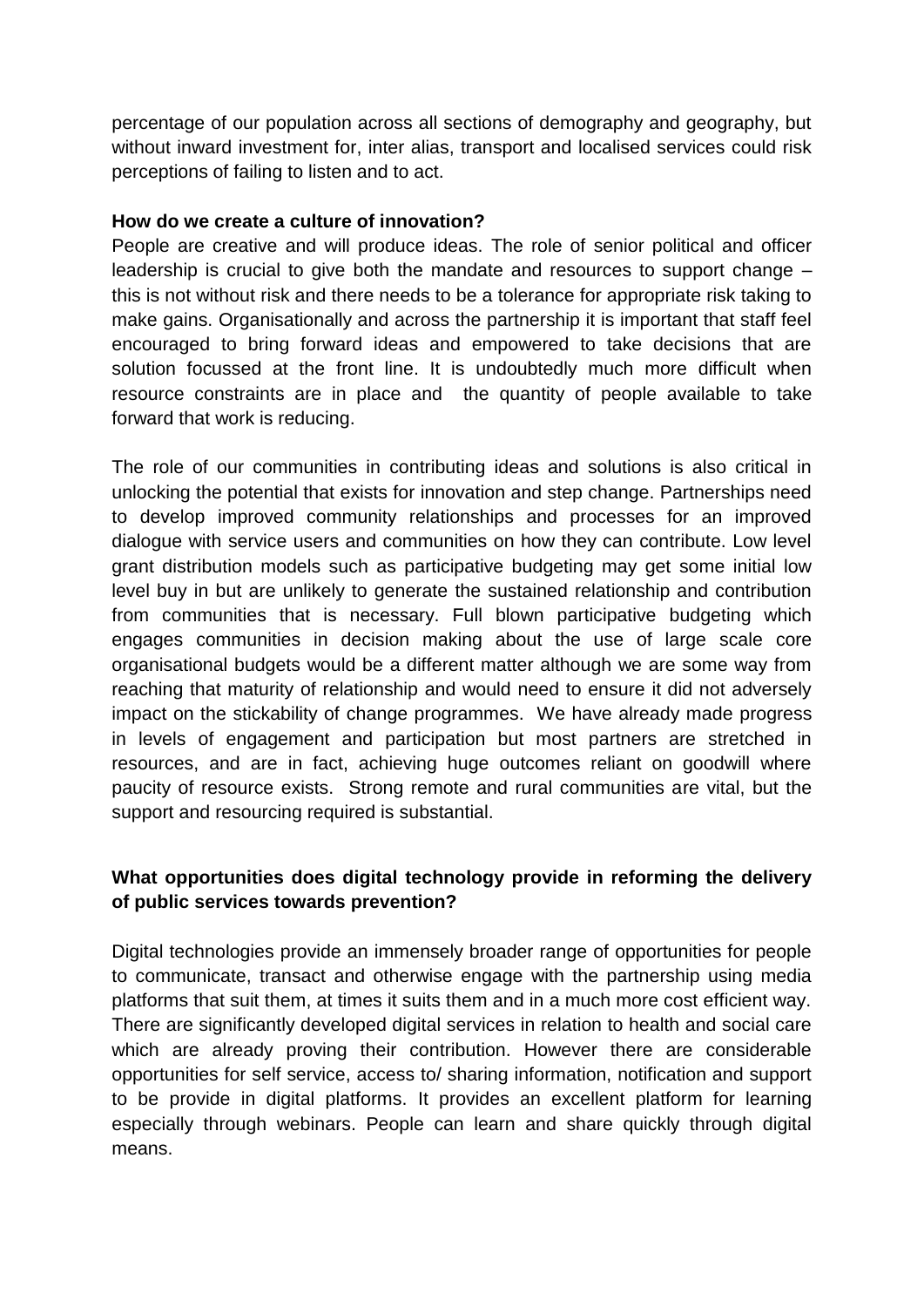The TSI and local authority have worked strenuously providing classes and learning opportunities across the demographic and geographic range to get our individuals and communities 'online' and this work is continuing.

However, progress to achieve broadband coverage which is 'good enough' is perceived as slow and areas with no mobile signal deter the building of social networks which could exist and could prove productive and empowering to many.

There are still mass frustrations regarding the incompatibility of organisational systems or security requirements which mitigate against the ease of data sharing which require cumbersome work arounds. In the absence of nationally coordinated integrated systems and the history of delay in developing solutions, the onus falls on local partnerships to find local solutions at much greater pace however support on enabling data sharing legislation would assist this pace of progress.

## **How should community planning be developed to support service integration and the focus on prevention?**

The partnership recognises and is strongly supportive of the prevention agenda. The SOA is already therefore reflective of the prevention agenda however the points made above in relation to the barriers to change and the supports that require to be available impact on the capacity of the partnership to move forward at pace. Addressing these core issues would unlock the capacity of the partnership to take forward key preventative work over the longer term which would make a sustainable impact downstream on individuals, families and communities.

We have a strong partnership with knowledge, expertise and experience; the potential therefore is available, but as mentioned above goodwill alone is unlikely to enable reaching our full potential.

## **What lessons can we learn from other countries in delivering a preventative approach?**

Scotland has many of the key building blocks of a successful societal change programme – areas like the GIRFEC practice model, early level childcare and education, health and social care integration, community justice reform, developing Scotland 's young workforce, the Curriculum for Excellence, etc. It is a natural tendency to look at others for inspiration but in reality we have developed our own unique component parts – what is need is to stitch these components together into a coherent, consistent programme of change, to properly resource that work and to keep doing it over the medium to longer term to realise the change and then sustain the gains made. We need to focus learning on what we are doing in this country and its political, social and economic context initially whilst being alive to thinking and experience elsewhere. There is a need for more support for partners to come together to discuss solutions and for such events to be hosted by the Government. Joint resourcing events would be welcomed.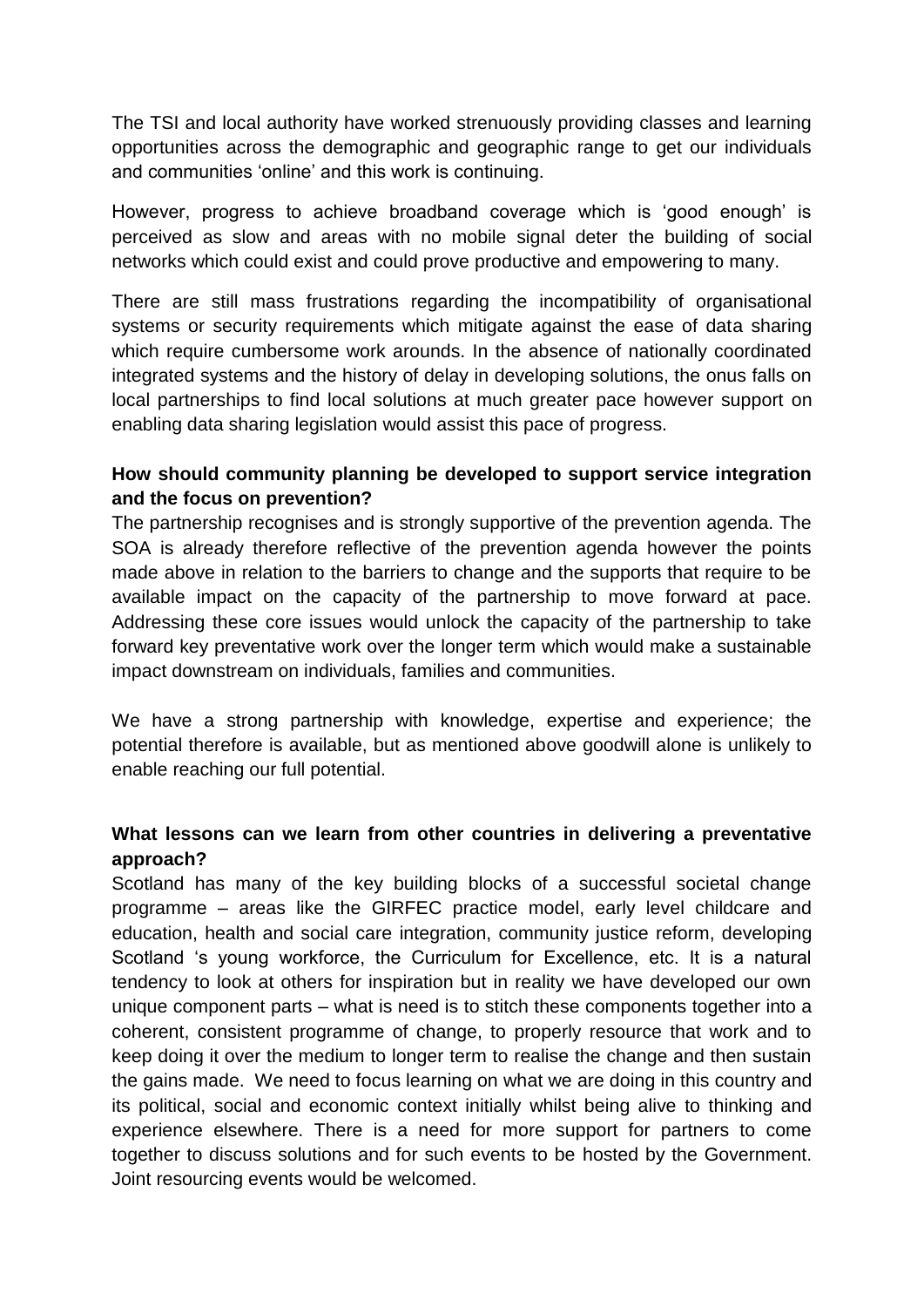# **What are the implications for the provision of public services if the decisive shift to prevention does not take place?**

The implications will be for an increasing gap between demand for services to support social, health and economic problems and the resources available. In turn this will lead to a rationalisation of service delivery further extending inequalities in society and stifling innovation and change. Ultimately we will have failed to deliver on the vision for public sector reform and failed the communities we serve.

Without the commitments outlined within this paper, we have a risk of communities feeling disenfranchised through the process; because however successful we are in engaging and involving our individuals and communities in the planning, it becomes meaningless without the tools to deliver.

### Further information on examples

### **The Argyll and Bute Family Pathway and Developmental Milestone Toolkit**

The Argyll and Bute Family Pathway makes the link between local and national policy to real life for children and families in Argyll and Bute. It breaks down the barriers of agencies 'working in silos' to support families, and encourages everyone to work together using a shared vision, language and processes. At the heart of the Pathway are children and families who are included and involved at every step along the pathway – from mum's first antenatal appointment to "Katie" starting Primary One. Through collaborative working, a clear vision and a shared language, we are building firm foundations for the health and wellbeing of children and families in Argyll and Bute. We are building a pathway to a brighter future. We currently have 640 Universal Child's Plans (UCP) with Universal services alone. From A&B Family Pathway work in Kintyre 20% of children were picked up as having an identified developmental need at their 27 - 30 month review with 7% of them going on to have a UCP.

The 'Developmental Milestone Tool for 3-5 Year Olds' (DM Tool) is a tool which facilitates high quality early learning and development for children in nursery. It has been designed to make effective use of national drivers such as the 'Children and Young People Act 2014' and 'Early Years Collaborative' to make real improvements in how we work together to help children grow and learn in their nursery years. The DM Tool has been developed in partnership with a range of agencies, and every single practitioner using the tool has had the opportunity to contribute to its development. This has resulted in the tool being absorbed into busy nursery playrooms and not being seen as an 'add-on', but a really useful tool which is impacting on meeting all children's needs, engaging families in early learning and building confidence and capacity in practitioners – addressing both local needs and national priorities.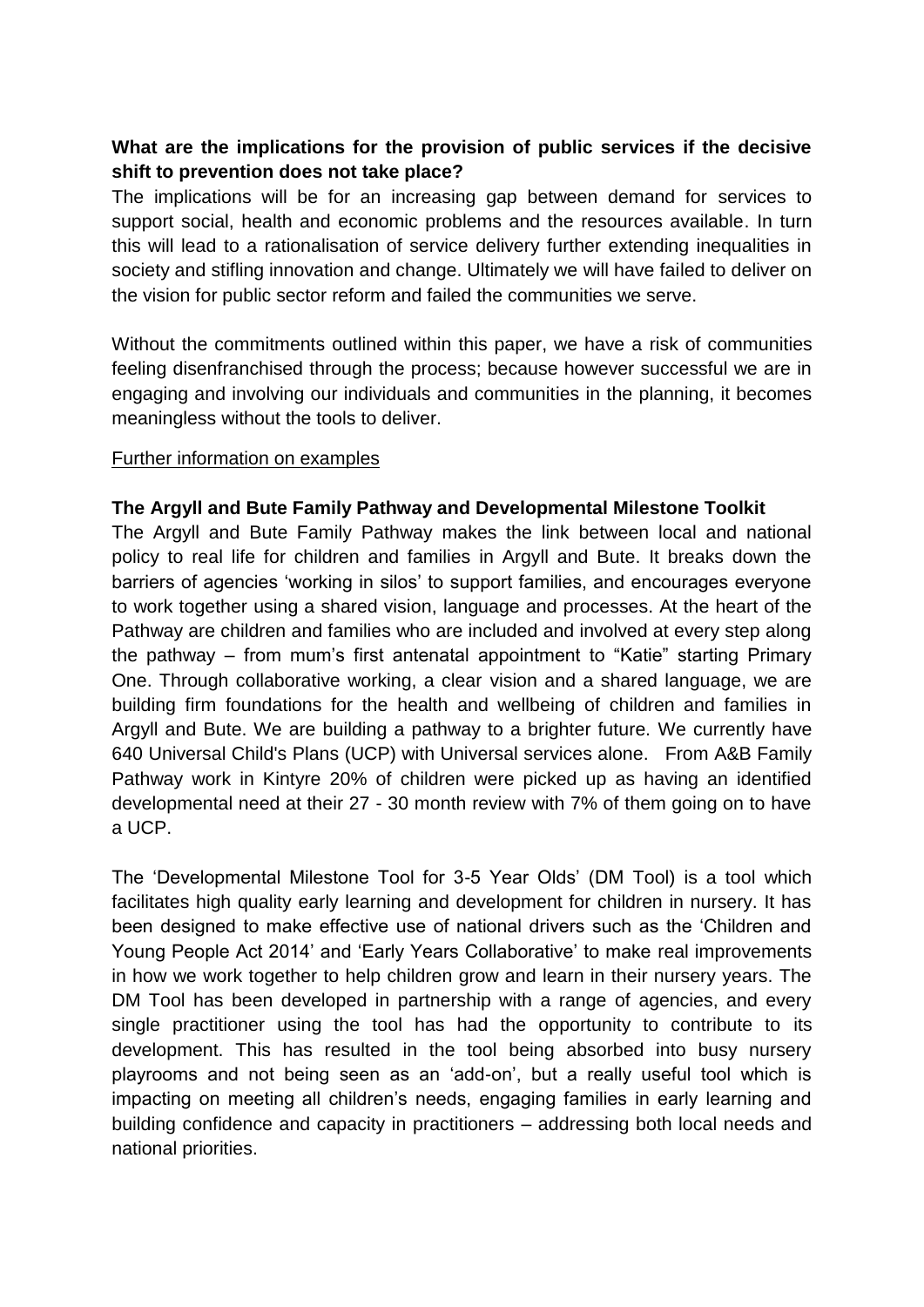### **Alternative to Care Project**

The Children and Young People (Scotland) Act 2014 introduces reform in children's services with new statutory duties, which introduce: a significant rise in the numbers of children and families eligible for services.

Part 9 of this Act identifies and defines the role and duty of the 'corporate parent' and establishes a duty of multi-agency: communication; collaboration; and joint funding of services for children and families assessed as being at risk. Parts 10,11 and 12 ensures better permanence planning for children and young people, and extends support to Looked After Children and Care Leavers by increasing the eligible age of accessing services. The reform ensures coordinated planning and delivery of services with a focus on outcomes and providing a shared understanding of a child or young person's wellbeing with GIRFEC assessment and planning process and material.

The current discrete Aftercare Team and the supporting infrastructure of a Strategic Aftercare Forum of multi-agency managers with four local fora of operational professionals has been commended by the National Scottish Aftercare Forum, and by the Institute for Research and Innovation in Scotland. Our three Children's Houses have attained and maintained a grade 5 'very good' with some aspects of the Care Inspectorate criteria achieving a maximum grade 6 'excellent' against the National Framework of Standards.

These new statutory duties will introduce: a significant rise in the numbers of children and families eligible for services; and, the requirement of the Council to establish an additional range of resources and services to meet the change in scale, range and diversity of need. The Alternative to Care Project will provide a service for children and young people aged from birth to 21 years inclusive who are Looked After and Accommodated Children (LAAC) or at risk being accommodated, and the Care Leavers (CL) aged between 18 and 25 inclusive.

Firstly, the LAAC group, the Alternative to Care project will support:

•the diversion of children and young people at risk of being taken into care, by providing multi-agency community based support for the family with residential respite for the child or young person at times of crisis.

•Working with children and families in facilitating a stable and safe return to the family for a LAAC in an expensive residential placement.

•The project single-placement Children's House facilitating: multi-agency assessment; a respite centre for children currently at home, or in a residential or foster care placement avoiding referral to expensive external commissioned placements.

•Supporting young people in a 'continuing care' placement during their transition to Aftercare Services, using a range of supported accommodation options: including, supported lodgings; and, training flats.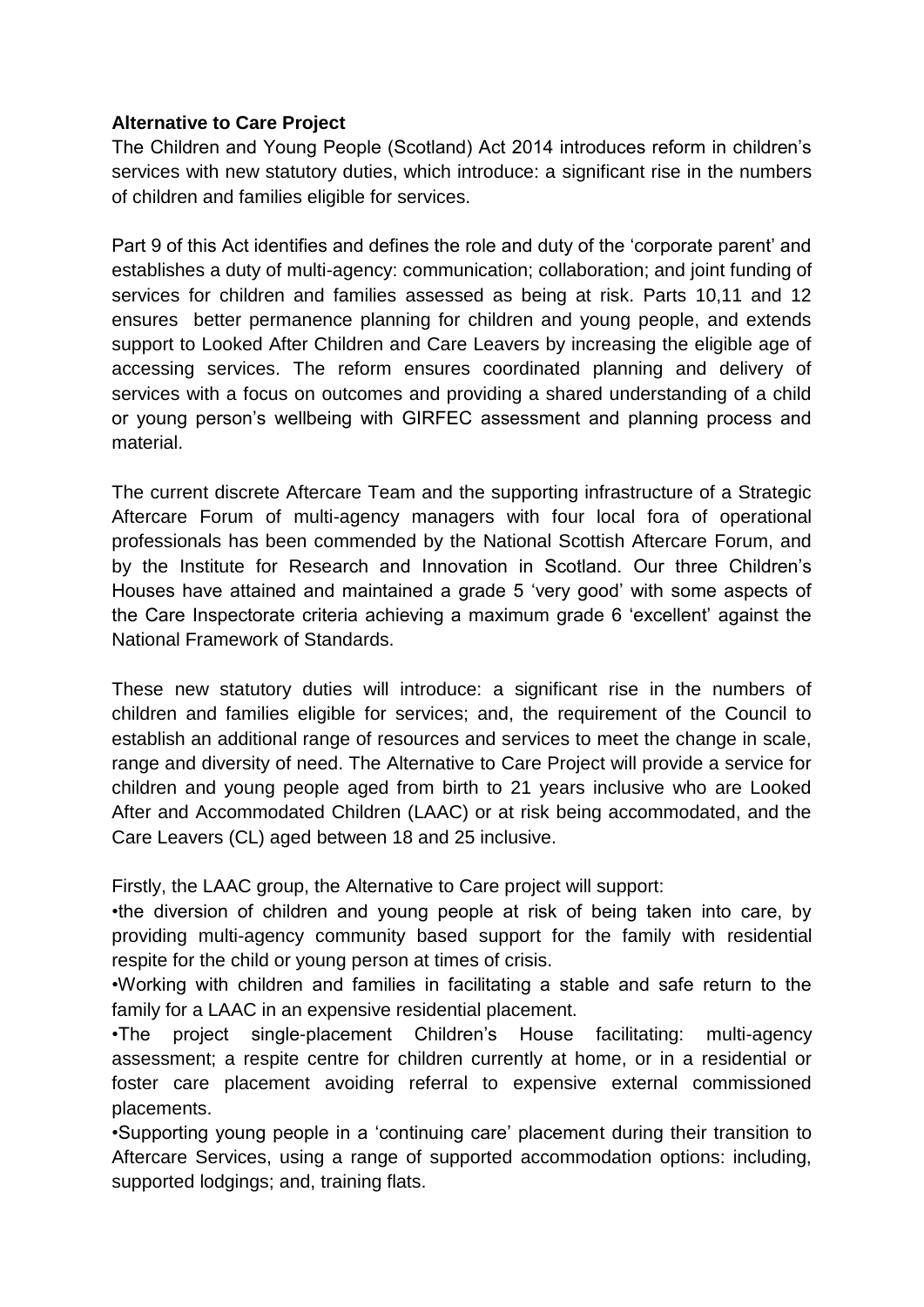Secondly, the Care Leavers aged from 18 to 25 inclusive, by:

•Providing a multi-agency local centre supporting Care Leavers in the community in a range of Aftercare placements with support resources

•The multi-agency Day Centre will support services for the significant increase in Care Leaver numbers.

### **Prevention of Homelessness incorporating the Empty Homes Initiative**

People become homeless for a whole variety of reasons but early intervention and appropriate advice and assistance at an early stage is key to the prevention of homelessness. Argyll and Bute Council has embraced the Housing Options Approach to the prevention of homelessness. Our preventative interventions are monitored and statistically reported to the Scottish Government through completion of PREVENT 1 returns. In 2014-15 statutory homeless applications had reduced by 46% to 431 from the baseline figure of 923 in 2010. 1080 homeless prevention cases were recorded in 2014-15 of which 675 received active information and signposting and 405 involved casework. The Council has also incorporated the Welfare Rights service and Tenancy Support Services into the generic area response teams which provide a co-ordinated approach to homeless prevention; income maximisation and support provision to meet assessed needs.

It was recognised that Housing Options was not something which could be developed in isolation by the Council and accordingly we have worked in partnership with RSL colleagues to produce extensive consistent web-based information on the range of housing options available in our area. This advice also directs people to additional relevant support services and raises awareness of the plethora of assistance which is available. Key to successful inter-agency working has been the establishment and ongoing support by the Housing Service for the Argyll and Bute Advice Network. In addition to the provision of an online directory of available services it facilitates online inter-agency referrals which mean that referrals are passed efficiently and securely and put the client and their needs at the heart of inter-agency preventative work.

Argyll and Bute Council is acutely aware of the lack of affordable housing options across the area and in order to make best use of the existing housing stock it has established an award winning Empty Homes Initiative. This has resulted in 269 properties in the private sector being brough back into use.

### **The Early and Effective Intervention (EEI) Process**

The Early and Effective Intervention (EEI) and Whole Systems Approach (WSA) has been running in Argyll and Bute (A&B) for almost 3 years. The implementation has been phased, initially addressing youth offending and domestic violence.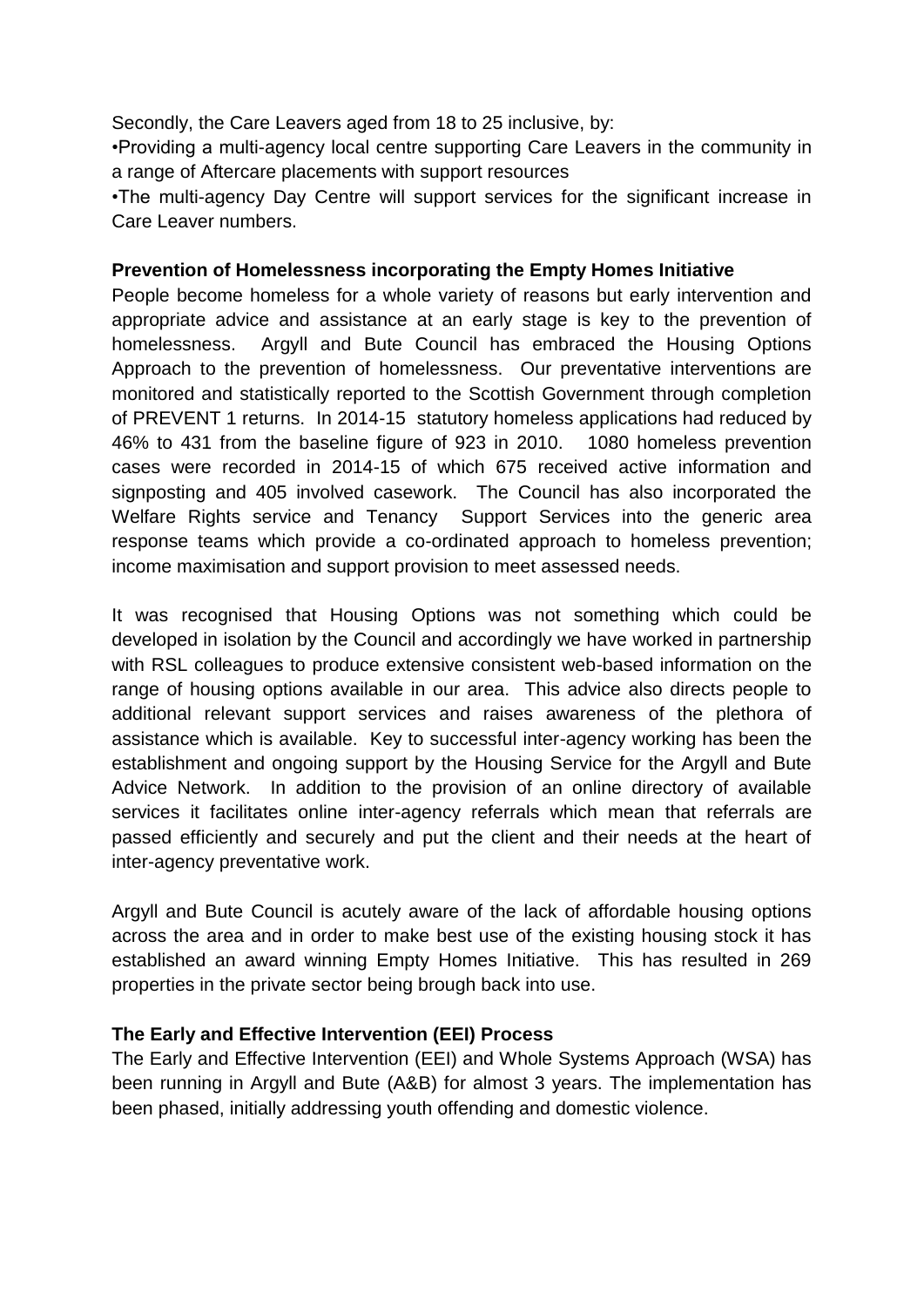With the fuller implementation of the WSA approach, in August 2014, the system now also deals with 16-18 years old young people who offend and young people who are vulnerable due to absconding.

EEI/WSA is firmly embedded within the GIRFEC framework and evidence indicates that these principles are evident throughout the EEI/WSA practice. The system has also made attempts to improve its compatibility with children's rights and it offers a quality assurance aspect to referrals.

EEI/WSA has had a significant impact on reducing referral from SCRA and evidence suggests that the response time in addressing to children's wellbeing has improved. The other outcomes of this intervention include:

- A reduction in unnecessary paperwork; enabling workers to focus on more challenging cases.
- A consistent, appropriate and proportionate response to young people
- An informed, holistic view of the young person
- Closer working relations between partner agencies
- Improved shared agendas within the interagency group

The systems are well embedded within every day practice and notwithstanding changes with the EEO Co-ordinator the commitment from health, police and education has been very consistent. There are however some risks within the present system and some of these are addressed in the improvement plan for 2015.

### **Roots of Empathy**

Roots of Empathy is an evidence-based classroom program that has shown significant effect in reducing levels of aggression among school children while raising social/emotional competence and increasing empathy.

At the heart of the program are a baby and parent who visit a class within the local school every three weeks over the school year. A trained Roots of Empathy Instructor encourages children to observe the baby's development and to label the baby's feelings. In this experiential learning, the baby is the "Teacher" and a lever, which the instructor uses to help children identify and reflect on their own feelings and the feelings of others. This "emotional literacy" taught in the program lays the foundation for more safe and caring classrooms, where children are the "Changers". They are more competent in understanding their own feelings and the feelings of others (empathy) and are therefore less likely to physically, psychologically and emotionally hurt each other through bullying and other cruelties. In the Roots of Empathy program children learn how to challenge cruelty and injustice. Messages of social inclusion and activities that are consensus building contribute to a culture of caring that changes the tone of the classroom. The Instructor also visits before and after each family visit to prepare and reinforce teachings using a specialised lesson